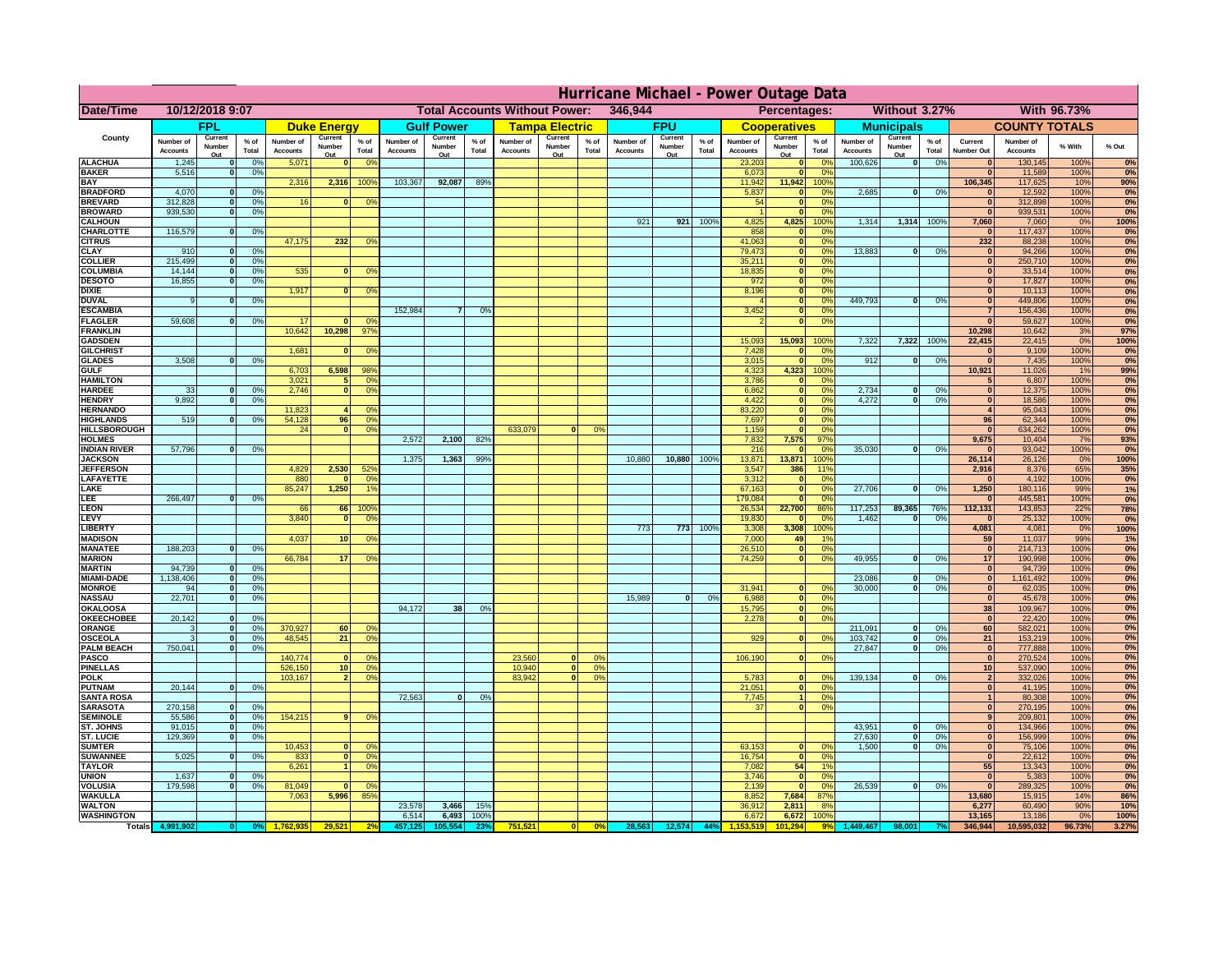# 10/12/2018 9:08 AM Tropical Storm Michael

| <b>Power Provider</b>                   | County              | <b>Number of Customers</b> | <b>Current Number Out</b> | <b>Outage Percentage</b> | <b>Estimated Restore Time</b> |
|-----------------------------------------|---------------------|----------------------------|---------------------------|--------------------------|-------------------------------|
| <b>Gulf Power Company</b>               | BAY                 | 103,367                    | 92,087                    | 89.09%                   | <b>TBD</b>                    |
|                                         |                     |                            |                           |                          | TBD                           |
| City of Tallahassee                     | LEON                | 117,253                    | 89,365                    | 76.22%                   |                               |
| Talquin Electric Cooperative, Inc.      | <b>LEON</b>         | 26,534                     | 22,700                    | 85.55%                   | >5 days                       |
| Talquin Electric Cooperative, Inc.      | GADSDEN             | 15,093                     | 15,093                    | 100.00%                  | >5 days                       |
| West Florida Electric Cooperative, Inc. | <b>JACKSON</b>      | 13,824                     | 13,824                    | 100.00%                  | >5 days                       |
| Gulf Coast Electric Cooperative, Inc.   | BAY                 | 11,942                     | 11,942                    | 100.00%                  | >5 days                       |
| Florida Public Utilities Corporation    | <b>JACKSON</b>      | 10,880                     | 10,880                    | 100.00%                  | $>72$                         |
| Duke Energy                             | <b>FRANKLIN</b>     | 10,642                     | 10,298                    | 96.77%                   | TBD                           |
| Talquin Electric Cooperative, Inc.      | <b>WAKULLA</b>      | 8,852                      | 7,684                     | 86.81%                   | >5 days                       |
|                                         |                     |                            | 7,539                     |                          |                               |
| West Florida Electric Cooperative, Inc. | <b>HOLMES</b>       | 7,539                      |                           | 100.00%                  | >5 days                       |
| Duke Energy                             | <b>GULF</b>         | 6,703                      | 6,598                     | 98.43%                   | <b>TBD</b>                    |
| <b>Gulf Power Company</b>               | WASHINGTON          | 6,514                      | 6,493                     | 99.68%                   | TBD                           |
| <b>Duke Energy</b>                      | <b>WAKULLA</b>      | 7,063                      | 5,996                     | 84.89%                   | <b>TBD</b>                    |
| City of Quincy                          | GADSDEN             | 4,768                      | 4,768                     | 100.00%                  | TBD                           |
| Gulf Coast Electric Cooperative, Inc.   | <b>GULF</b>         | 4,323                      | 4,323                     | 100.00%                  | >5 days                       |
| West Florida Electric Cooperative, Inc. | WASHINGTON          | 4,235                      | 4,235                     | 100.00%                  | >5 days                       |
| <b>Gulf Power Company</b>               | <b>WALTON</b>       | 23,578                     | 3,466                     | 14.70%                   | <b>TBD</b>                    |
| Talquin Electric Cooperative, Inc.      | <b>LIBERTY</b>      | 3,308                      | 3,308                     | 100.00%                  | >5 days                       |
|                                         |                     |                            |                           |                          |                               |
| West Florida Electric Cooperative, Inc. | <b>CALHOUN</b>      | 2,977                      | 2,977                     | 100.00%                  | >5 days                       |
| Choctawhatchee Electric Cooperative     | <b>WALTON</b>       | 36,812                     | 2,711                     | 7.36%                    | 24                            |
| <b>Duke Energy</b>                      | <b>JEFFERSON</b>    | 4,829                      | 2,530                     | 52.39%                   | TBD                           |
| Gulf Coast Electric Cooperative, Inc.   | WASHINGTON          | 2,437                      | 2,437                     | 100.00%                  | >5 days                       |
| <b>Duke Energy</b>                      | BAY                 | 2,316                      | 2,316                     | 100.00%                  | <b>TBD</b>                    |
| <b>Gulf Power Company</b>               | <b>HOLMES</b>       | 2,572                      | 2,100                     | 81.65%                   | TBD                           |
| Gulf Coast Electric Cooperative, Inc.   | CALHOUN             | 1,848                      | 1,848                     | 100.00%                  | >5 days                       |
|                                         |                     |                            |                           |                          | TBD                           |
| City of Havana                          | GADSDEN             | 1,391                      | 1,391                     | 100.00%                  |                               |
| <b>Gulf Power Company</b>               | <b>JACKSON</b>      | 1,375                      | 1,363                     | 99.13%                   | <b>TBD</b>                    |
| City of Blountstown                     | CALHOUN             | 1,314                      | 1,314                     | 100.00%                  | TBD                           |
| <b>Duke Energy</b>                      | LAKE                | 85,247                     | 1,250                     | 1.47%                    | <b>TBD</b>                    |
| Chattahoochee Electric                  | GADSDEN             | 1,163                      | 1,163                     | 100.00%                  | TBD                           |
| Florida Public Utilities Corporation    | <b>CALHOUN</b>      | 921                        | 921                       | 100.00%                  | $>72$                         |
| Florida Public Utilities Corporation    | <b>LIBERTY</b>      | 773                        | 773                       | 100.00%                  | $>72$                         |
| <b>Tri-County Electric Cooperative</b>  | <b>JEFFERSON</b>    | 3,547                      | 386                       | 10.88%                   | 24                            |
|                                         |                     |                            |                           |                          |                               |
| <b>Duke Energy</b>                      | <b>CITRUS</b>       | 47,175                     | 232                       | 0.49%                    | TBD                           |
| Gulf Coast Electric Cooperative, Inc.   | <b>WALTON</b>       | 100                        | 100                       | 100.00%                  | >5 days                       |
| Duke Energy                             | <b>HIGHLANDS</b>    | 54,128                     | 96                        | 0.18%                    | TBD                           |
| <b>Duke Energy</b>                      | LEON                | 66                         | 66                        | 100.00%                  | <b>TBD</b>                    |
| Duke Energy                             | ORANGE              | 370,927                    | 60                        | 0.02%                    | TBD                           |
| Tri-County Electric Cooperative         | <b>TAYLOR</b>       | 7,082                      | 54                        | 0.76%                    | 48                            |
| Tri-County Electric Cooperative         | <b>MADISON</b>      | 7,000                      | 49                        | 0.70%                    | 24                            |
| Gulf Coast Electric Cooperative, Inc.   | <b>JACKSON</b>      | 47                         | 47                        | 100.00%                  | >5 days                       |
|                                         |                     |                            |                           |                          | TBD                           |
| <b>Gulf Power Company</b>               | <b>OKALOOSA</b>     | 94,172                     | 38                        | 0.04%                    |                               |
| Choctawhatchee Electric Cooperative     | <b>HOLMES</b>       | 293                        | 36                        | 12.29%                   | 24                            |
| Duke Energy                             | <b>OSCEOLA</b>      | 48,545                     | 21                        | 0.04%                    | TBD                           |
| <b>Duke Energy</b>                      | <b>MARION</b>       | 66,784                     | 17                        | 0.03%                    | <b>TBD</b>                    |
| Duke Energy                             | <b>MADISON</b>      | 4,037                      | 10                        | 0.25%                    | TBD                           |
| <b>Duke Energy</b>                      | <b>PINELLAS</b>     | 526,150                    | 10                        | 0.00%                    | <b>TBD</b>                    |
| Duke Energy                             | SEMINOLE            | 154,215                    | 9                         | 0.01%                    | <b>TBD</b>                    |
| <b>Gulf Power Company</b>               | <b>ESCAMBIA</b>     | 152,984                    | $\overline{7}$            | 0.00%                    | <b>TBD</b>                    |
|                                         |                     |                            |                           |                          |                               |
| Duke Energy                             | <b>HAMILTON</b>     | 3,021                      | 5                         | 0.17%                    | TBD                           |
| <b>Duke Energy</b>                      | <b>HERNANDO</b>     | 11,823                     | $\overline{4}$            | 0.03%                    | <b>TBD</b>                    |
| Duke Energy                             | <b>POLK</b>         | 103,167                    | $\overline{2}$            | 0.00%                    | TBD                           |
| Choctawhatchee Electric Cooperative     | <b>SANTA ROSA</b>   | 201                        | $\mathbf{1}$              | 0.50%                    | $24$                          |
| Duke Energy                             | <b>TAYLOR</b>       | 6,261                      | $\mathbf{1}$              | 0.02%                    | TBD                           |
| Central Florida Electric Cooperative    | <b>ALACHUA</b>      | 875                        | $\pmb{0}$                 | 0.00%                    | <b>TBD</b>                    |
| Central Florida Electric Cooperative    | <b>DIXIE</b>        | 7,595                      | 0                         | 0.00%                    | TBD                           |
|                                         |                     |                            | $\pmb{0}$                 | 0.00%                    |                               |
| Central Florida Electric Cooperative    | <b>GILCHRIST</b>    | 7,424                      |                           |                          | Restored                      |
| Central Florida Electric Cooperative    | LAFAYETTE           | 9                          | 0                         | 0.00%                    | <b>TBD</b>                    |
| Central Florida Electric Cooperative    | LEVY                | 17,513                     | $\mathbf 0$               | 0.00%                    | Restored                      |
| Central Florida Electric Cooperative    | <b>MARION</b>       | 9                          | 0                         | 0.00%                    | TBD                           |
| Choctawhatchee Electric Cooperative     | <b>OKALOOSA</b>     | 15,795                     | $\pmb{0}$                 | 0.00%                    | Restored                      |
| City of Alachua                         | <b>ALACHUA</b>      | 4,426                      | 0                         | 0.00%                    | TBD                           |
| City of Bartow                          | <b>POLK</b>         | 11,790                     | $\mathbf 0$               | 0.00%                    | <b>TBD</b>                    |
| City of Bushnell                        | SUMTER              | 1,500                      | 0                         | 0.00%                    | TBD                           |
|                                         |                     |                            |                           |                          |                               |
| City of Clewiston                       | <b>HENDRY</b>       | 4,272                      | $\pmb{0}$                 | 0.00%                    | <b>TBD</b>                    |
| City of Fort Meade                      | POLK                | 2,379                      | 0                         | 0.00%                    | TBD                           |
| City of Leesburg                        | LAKE                | 22,000                     | $\pmb{0}$                 | 0.00%                    | <b>TBD</b>                    |
| City of Moore Haven                     | <b>GLADES</b>       | 912                        | 0                         | 0.00%                    | TBD                           |
| City of Mount Dora                      | LAKE                | 5,706                      | $\mathbf 0$               | 0.00%                    | <b>TBD</b>                    |
| City of Newberry                        | <b>ALACHUA</b>      | 1,727                      | 0                         | 0.00%                    | TBD                           |
| City of Starke                          | <b>BRADFORD</b>     | 2,685                      | $\mathbf 0$               | 0.00%                    | <b>TBD</b>                    |
|                                         |                     |                            |                           |                          |                               |
| City of Vero Beach                      | <b>INDIAN RIVER</b> | 35,030                     | $\pmb{0}$                 | 0.00%                    | TBD                           |
| City of Wauchula                        | HARDEE              | 2,734                      | $\pmb{0}$                 | 0.00%                    | TBD                           |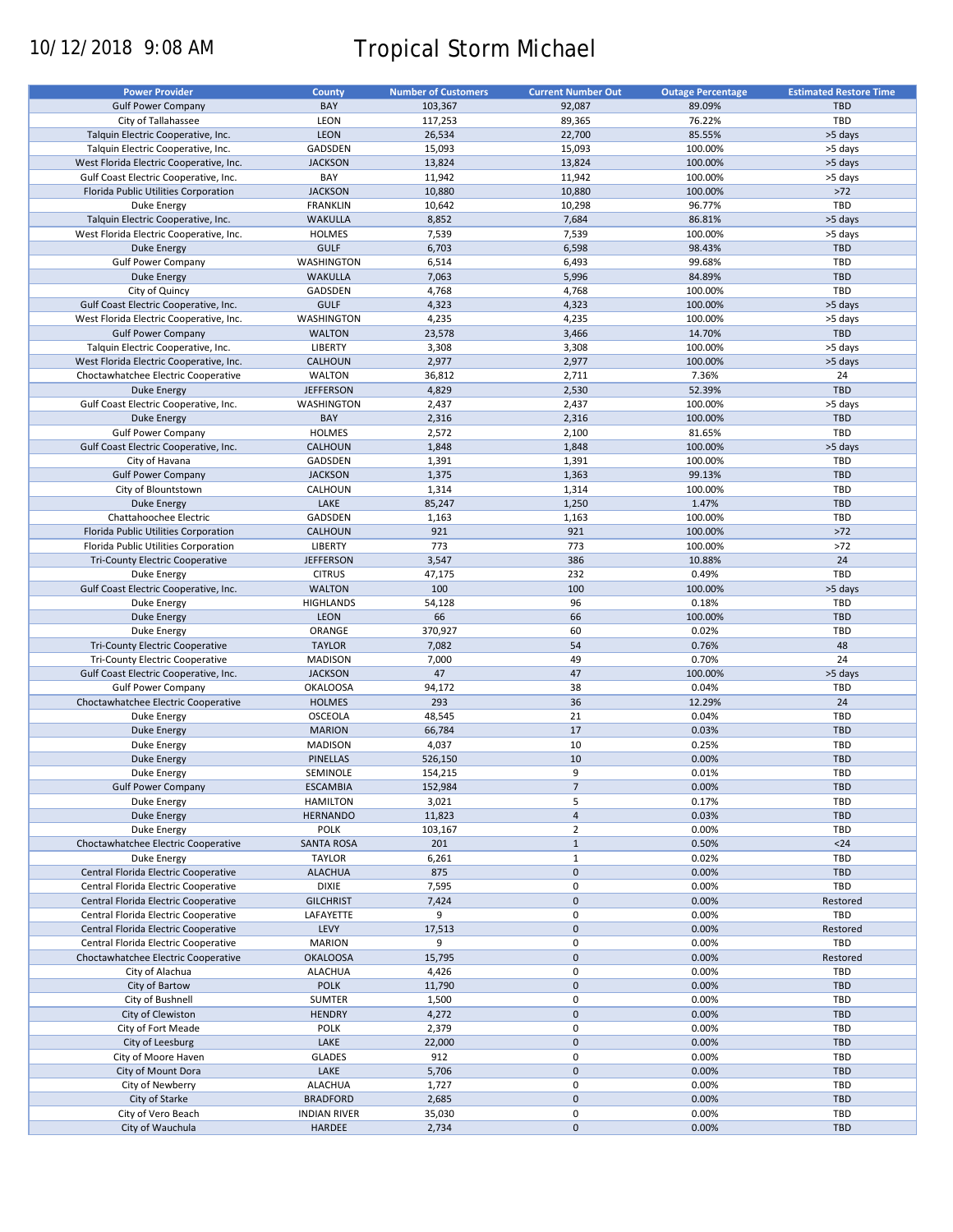# 10/12/2018 9:08 AM Tropical Storm Michael

| City of Williston                                  | LEVY                | 1,462          | $\mathbf 0$ | 0.00% | <b>TBD</b> |
|----------------------------------------------------|---------------------|----------------|-------------|-------|------------|
| City of Winter Park                                | ORANGE              | 13,941         | $\mathbf 0$ | 0.00% | <b>TBD</b> |
| Clay Electric Cooperative                          | <b>ALACHUA</b>      | 22,328         | 0           | 0.00% | <b>TBD</b> |
|                                                    |                     |                |             |       |            |
| Clay Electric Cooperative                          | <b>BAKER</b>        | 2,476          | $\mathbf 0$ | 0.00% | <b>TBD</b> |
| Clay Electric Cooperative                          | <b>BRADFORD</b>     | 5,837          | 0           | 0.00% | TBD        |
| Clay Electric Cooperative                          | <b>CLAY</b>         | 79,473         | $\mathbf 0$ | 0.00% | <b>TBD</b> |
|                                                    |                     |                |             |       |            |
| Clay Electric Cooperative                          | COLUMBIA            | 16,922         | 0           | 0.00% | TBD        |
| Clay Electric Cooperative                          | <b>DUVAL</b>        | $\overline{4}$ | $\mathbf 0$ | 0.00% | <b>TBD</b> |
| Clay Electric Cooperative                          | <b>FLAGLER</b>      | $\overline{2}$ | 0           | 0.00% | TBD        |
|                                                    |                     |                |             |       |            |
| Clay Electric Cooperative                          | <b>GILCHRIST</b>    | $\overline{4}$ | $\mathbf 0$ | 0.00% | <b>TBD</b> |
| Clay Electric Cooperative                          | LAKE                | 2,239          | 0           | 0.00% | TBD        |
| Clay Electric Cooperative                          | LEVY                | 712            | $\mathbf 0$ | 0.00% | <b>TBD</b> |
|                                                    |                     |                |             |       |            |
| Clay Electric Cooperative                          | <b>MARION</b>       | 16,301         | 0           | 0.00% | TBD        |
| Clay Electric Cooperative                          | PUTNAM              | 21,051         | $\mathbf 0$ | 0.00% | <b>TBD</b> |
|                                                    |                     | 5              | $\mathbf 0$ | 0.00% | <b>TBD</b> |
| Clay Electric Cooperative                          | SUWANNEE            |                |             |       |            |
| Clay Electric Cooperative                          | <b>UNION</b>        | 3,746          | $\mathbf 0$ | 0.00% | <b>TBD</b> |
| Clay Electric Cooperative                          | VOLUSIA             | 2,139          | $\mathbf 0$ | 0.00% | TBD        |
|                                                    |                     |                | $\mathbf 0$ |       |            |
| <b>Duke Energy</b>                                 | <b>ALACHUA</b>      | 5,071          |             | 0.00% | <b>TBD</b> |
| Duke Energy                                        | <b>BREVARD</b>      | 16             | $\pmb{0}$   | 0.00% | <b>TBD</b> |
| <b>Duke Energy</b>                                 | <b>COLUMBIA</b>     | 535            | $\mathbf 0$ | 0.00% | <b>TBD</b> |
|                                                    |                     |                |             |       |            |
| Duke Energy                                        | <b>DIXIE</b>        | 1,917          | 0           | 0.00% | TBD        |
| <b>Duke Energy</b>                                 | <b>FLAGLER</b>      | 17             | $\mathbf 0$ | 0.00% | <b>TBD</b> |
| Duke Energy                                        | <b>GILCHRIST</b>    | 1,681          | 0           | 0.00% | TBD        |
|                                                    |                     |                |             |       |            |
| <b>Duke Energy</b>                                 | HARDEE              | 2,746          | $\mathbf 0$ | 0.00% | TBD        |
| Duke Energy                                        | HILLSBOROUGH        | 24             | $\mathbf 0$ | 0.00% | <b>TBD</b> |
|                                                    | LAFAYETTE           | 880            | $\pmb{0}$   | 0.00% | TBD        |
| Duke Energy                                        |                     |                |             |       |            |
| Duke Energy                                        | LEVY                | 3,840          | 0           | 0.00% | <b>TBD</b> |
| Duke Energy                                        | PASCO               | 140,774        | $\pmb{0}$   | 0.00% | <b>TBD</b> |
|                                                    |                     |                |             |       |            |
| Duke Energy                                        | <b>SUMTER</b>       | 10,453         | 0           | 0.00% | <b>TBD</b> |
| <b>Duke Energy</b>                                 | SUWANNEE            | 833            | $\pmb{0}$   | 0.00% | <b>TBD</b> |
| Duke Energy                                        | VOLUSIA             | 81,049         | $\mathbf 0$ | 0.00% | TBD        |
|                                                    |                     |                |             |       |            |
| Escambia River Electric Cooperative, Inc.          | <b>ESCAMBIA</b>     | 3,452          | $\pmb{0}$   | 0.00% | <b>TBD</b> |
| Escambia River Electric Cooperative, Inc.          | <b>SANTA ROSA</b>   | 7,544          | 0           | 0.00% | TBD        |
| Florida Keys Electric Cooperative                  | <b>MONROE</b>       | 31,941         | $\mathbf 0$ | 0.00% | <b>TBD</b> |
|                                                    |                     |                |             |       |            |
| Florida Power and Light Company                    | <b>ALACHUA</b>      | 1,245          | $\pmb{0}$   | 0.00% | TBD        |
| Florida Power and Light Company                    | <b>BAKER</b>        | 5,516          | $\pmb{0}$   | 0.00% | <b>TBD</b> |
|                                                    |                     |                | $\pmb{0}$   |       |            |
| Florida Power and Light Company                    | <b>BRADFORD</b>     | 4,070          |             | 0.00% | TBD        |
| Florida Power and Light Company                    | <b>BREVARD</b>      | 312,828        | $\pmb{0}$   | 0.00% | <b>TBD</b> |
| Florida Power and Light Company                    | <b>BROWARD</b>      | 939,530        | $\pmb{0}$   | 0.00% | TBD        |
|                                                    |                     |                |             |       |            |
| Florida Power and Light Company                    | <b>CHARLOTTE</b>    | 116,579        | $\pmb{0}$   | 0.00% | <b>TBD</b> |
| Florida Power and Light Company                    | <b>CLAY</b>         | 910            | $\pmb{0}$   | 0.00% | TBD        |
| Florida Power and Light Company                    | <b>COLLIER</b>      | 215,499        | $\mathbf 0$ | 0.00% | TBD        |
|                                                    |                     |                |             |       |            |
| Florida Power and Light Company                    | COLUMBIA            | 14,144         | $\pmb{0}$   | 0.00% | TBD        |
| Florida Power and Light Company                    | <b>DESOTO</b>       | 16,855         | $\mathbf 0$ | 0.00% | <b>TBD</b> |
| Florida Power and Light Company                    | <b>DUVAL</b>        | 9              | $\pmb{0}$   | 0.00% | TBD        |
|                                                    |                     |                |             |       |            |
| Florida Power and Light Company                    | <b>FLAGLER</b>      | 59,608         | $\mathbf 0$ | 0.00% | <b>TBD</b> |
| Florida Power and Light Company                    | <b>GLADES</b>       | 3,508          | 0           | 0.00% | TBD        |
| Florida Power and Light Company                    | <b>HARDEE</b>       | 33             | $\mathbf 0$ | 0.00% | <b>TBD</b> |
|                                                    |                     |                |             |       |            |
| Florida Power and Light Company                    | <b>HENDRY</b>       | 9,892          | $\mathbf 0$ | 0.00% | TBD        |
| Florida Power and Light Company                    | <b>HIGHLANDS</b>    | 519            | $\pmb{0}$   | 0.00% | <b>TBD</b> |
|                                                    |                     |                |             |       |            |
| Florida Power and Light Company                    | <b>INDIAN RIVER</b> | 57,796         | 0           | 0.00% | TBD        |
| Florida Power and Light Company                    | LEE                 | 266,497        | $\mathbf 0$ | 0.00% | <b>TBD</b> |
| Florida Power and Light Company                    | MANATEE             | 188,203        | 0           | 0.00% | TBD        |
|                                                    |                     |                |             |       |            |
| Florida Power and Light Company                    | <b>MARTIN</b>       | 94,739         | $\mathbf 0$ | 0.00% | TBD        |
| Florida Power and Light Company                    | MIAMI-DADE          | 1,138,406      | 0           | 0.00% | TBD        |
| Florida Power and Light Company                    | <b>MONROE</b>       | 94             | $\mathbf 0$ | 0.00% | <b>TBD</b> |
|                                                    |                     |                |             |       |            |
| Florida Power and Light Company                    | NASSAU              | 22,701         | 0           | 0.00% | TBD        |
| Florida Power and Light Company                    | <b>OKEECHOBEE</b>   | 20,142         | $\mathbf 0$ | 0.00% | <b>TBD</b> |
|                                                    | ORANGE              | 3              | 0           | 0.00% | TBD        |
| Florida Power and Light Company                    |                     |                |             |       |            |
| Florida Power and Light Company                    | <b>OSCEOLA</b>      | $\overline{3}$ | $\pmb{0}$   | 0.00% | <b>TBD</b> |
| Florida Power and Light Company                    | PALM BEACH          | 750,041        | 0           | 0.00% | TBD        |
|                                                    |                     |                |             |       |            |
| Florida Power and Light Company                    | PUTNAM              | 20,144         | $\pmb{0}$   | 0.00% | <b>TBD</b> |
| Florida Power and Light Company                    | SARASOTA            | 270,158        | 0           | 0.00% | TBD        |
| Florida Power and Light Company                    | SEMINOLE            | 55,586         | $\mathbf 0$ | 0.00% | <b>TBD</b> |
|                                                    |                     |                |             |       |            |
| Florida Power and Light Company                    | ST. JOHNS           | 91,015         | 0           | 0.00% | TBD        |
| Florida Power and Light Company                    | ST. LUCIE           | 129,369        | $\mathbf 0$ | 0.00% | <b>TBD</b> |
| Florida Power and Light Company                    | SUWANNEE            | 5,025          | $\pmb{0}$   | 0.00% | TBD        |
|                                                    |                     |                |             |       |            |
| Florida Power and Light Company                    | <b>UNION</b>        | 1,637          | $\pmb{0}$   | 0.00% | TBD        |
| Florida Power and Light Company                    | VOLUSIA             | 179,598        | $\mathbf 0$ | 0.00% | <b>TBD</b> |
|                                                    |                     |                |             |       |            |
| Florida Public Utilities Corporation               | NASSAU              | 15,989         | $\mathbf 0$ | 0.00% | Restored   |
| Fort Pierce Utilities Authority                    | ST. LUCIE           | 27,630         | 0           | 0.00% | TBD        |
| Gainesville (Gainesville Regional Utilities - GRU) | <b>ALACHUA</b>      | 94,473         | $\mathbf 0$ | 0.00% | TBD        |
|                                                    |                     |                |             |       |            |
| Glades Electric Cooperative, Inc.                  | <b>GLADES</b>       | 3,015          | 0           | 0.00% | <b>TBD</b> |
| Glades Electric Cooperative, Inc.                  | HARDEE              | $\mathbf 0$    | $\pmb{0}$   |       | TBD        |
|                                                    |                     |                |             |       |            |